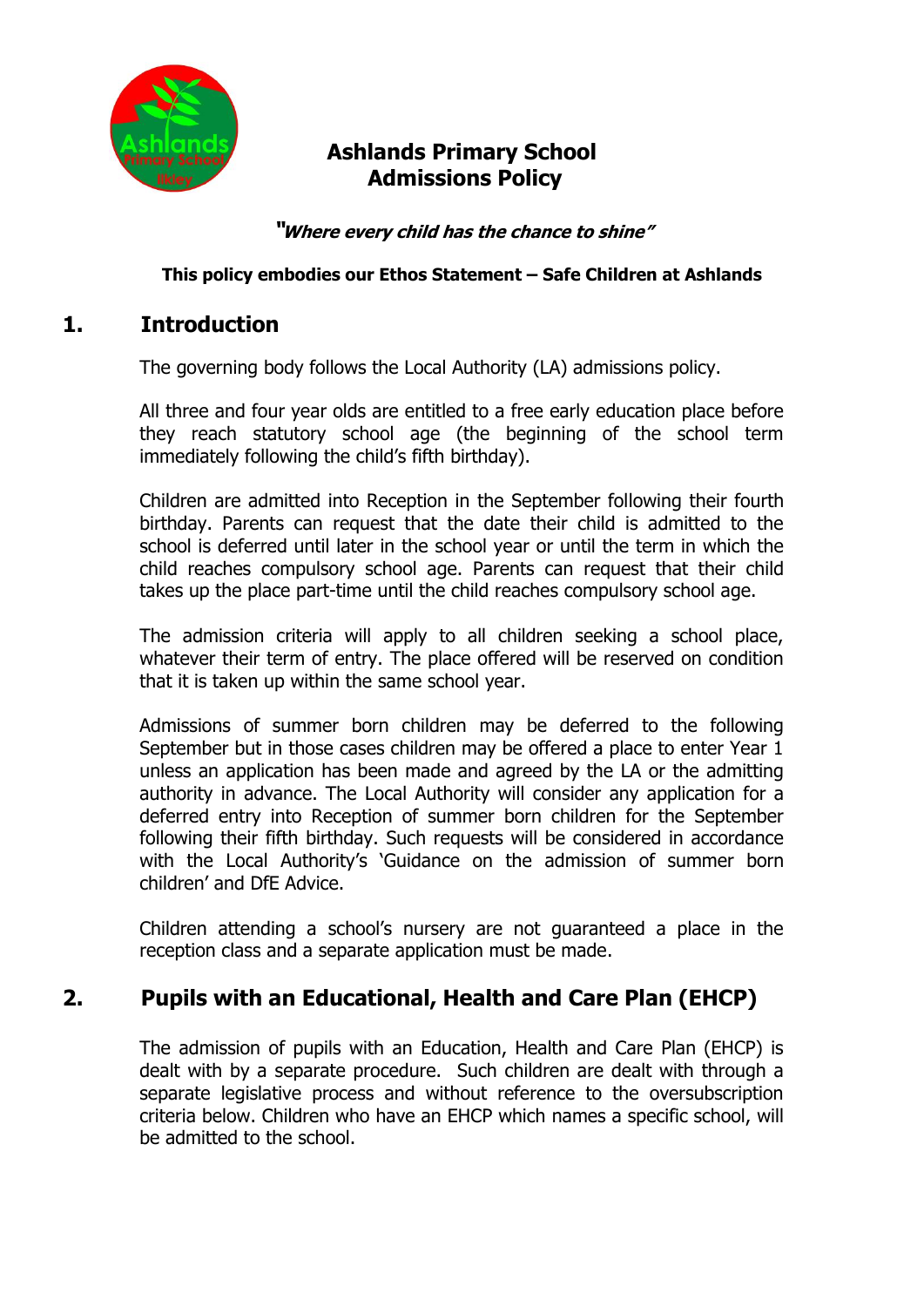# **3**. **Admission Criteria**

Where the number of preferences for a school exceeds the number of places available, priority will be given to children in the following categories:

- 1. Looked after children or children who were previously looked after but ceased to be so because they were adopted or became subject to a residence or special guardianship order **(see Note 1).**
- 2. Children who were Previously Looked After Children outside of England and Wales who were adopted **(see Note 2)**
- 3. Children who have exceptional social or medical needs, supported by a written recommendation from the child's paediatrician/consultant or professional from Children's Services. The letter must explain why the school is the only suitable school to meet the child's needs and why no other school could provide the appropriate support for the child.
- 4. Sisters and brothers of children living at the same address, who are at present on roll at the school, and will still be attending the school at the time of admission **(see Note 3).**
- 5. Other children.

## **4. Tie Break**

When demand exceeds places in any of the following policies, the distance between the child's home and school, measured by a straight line distance from the Ordnance Survey address point of the home to the main entrance to the school building, will be used to decide who is given a place; those living nearest being given the available places. Where the offer of places to applicants with equi-distant addresses would lead to oversubscription, the decision of who will be offered the place will be made by random selection.

## **5. Multiple Births**

Where a parents of multiple births (twins, triplets etc) request admission and only one of the siblings can be offered a place, the remaining siblings will also be offered places above the admission number. The admission of pupils with a statement of special educational need / EHCP statement is dealt with by a separate procedure. Such children will be admitted to the school named on the statement without reference to the oversubscription criteria of the LA.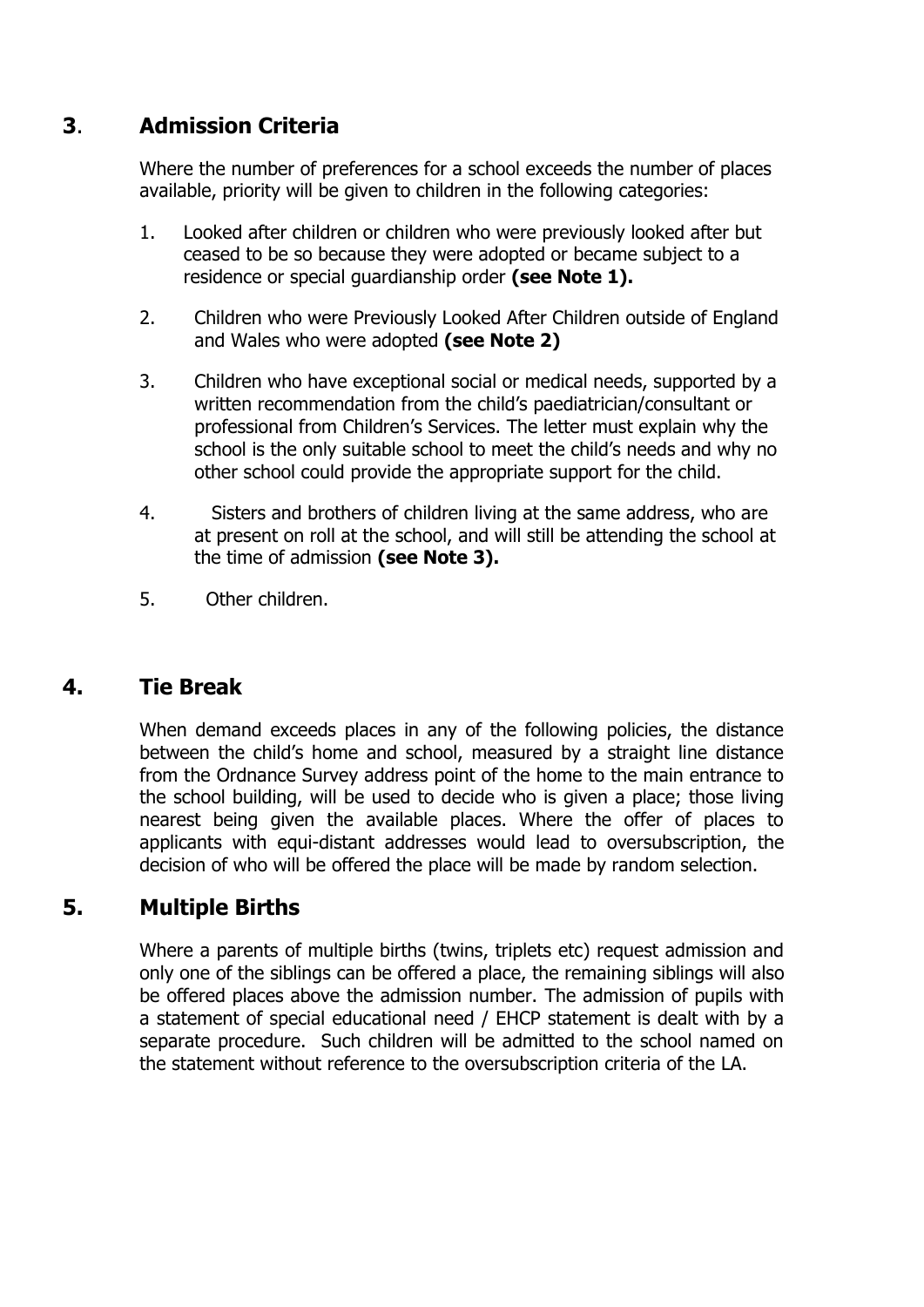# **6. The Role of the Local Authority**

### **6.1 Applying for a school place in Reception**

The LA deals with all admissions into Reception.

- 1. An 'Applying for Primary School' information booklet is sent to each child in every maintained Nursery setting in the Bradford District.
- 2. For children where Ashlands Nursery is their main setting this is sent via the school. Parents are encouraged to apply online. They will receive an email confirming receipt of their application and can log back on at any time (up to the closing date) to make any changes.
- 3. Parents who do not have access to a computer or an email address should contact the school office for assistance in applying electronically or, as a last resort, completing a paper application form.
- 4. Places are allocated by the LA Admission Team and a pupil allocation list is sent to all schools at the end of the Spring Term prior to the September Reception admissions. The LA will email each parent who applied online to inform them of the allocated school place.
- 5. Parents will then need to accept the place offered by completing and returning the tear-off slip which must be returned to **the school**.
- 6. The LA will maintain waiting lists for all community and voluntary controlled schools until the end of the Autumn Term.

#### **6.2 In-Year Applications and Transfers – all admissions to school other than at the start of Reception**

- 1. All in-year admission requests are dealt with by the LA. Schools are not permitted to offer places even if there is space in the year groups.
- 2. An '**In-Year Common Application Form'** is available from either Ashlands school office or from the Admissions Team at Margaret McMillan Tower, Bradford. Alternatively, the form can be downloaded from the Education Bradford website and must be returned to the Admission Team, who will allocate school places based on the criteria of the LA.
- 3. The Admission Team at Bradford will liaise with schools as to the availability of places for the appropriate year group and offer a place via letter. The parent / carer should take their acceptance slip to the school office and discuss a potential start date.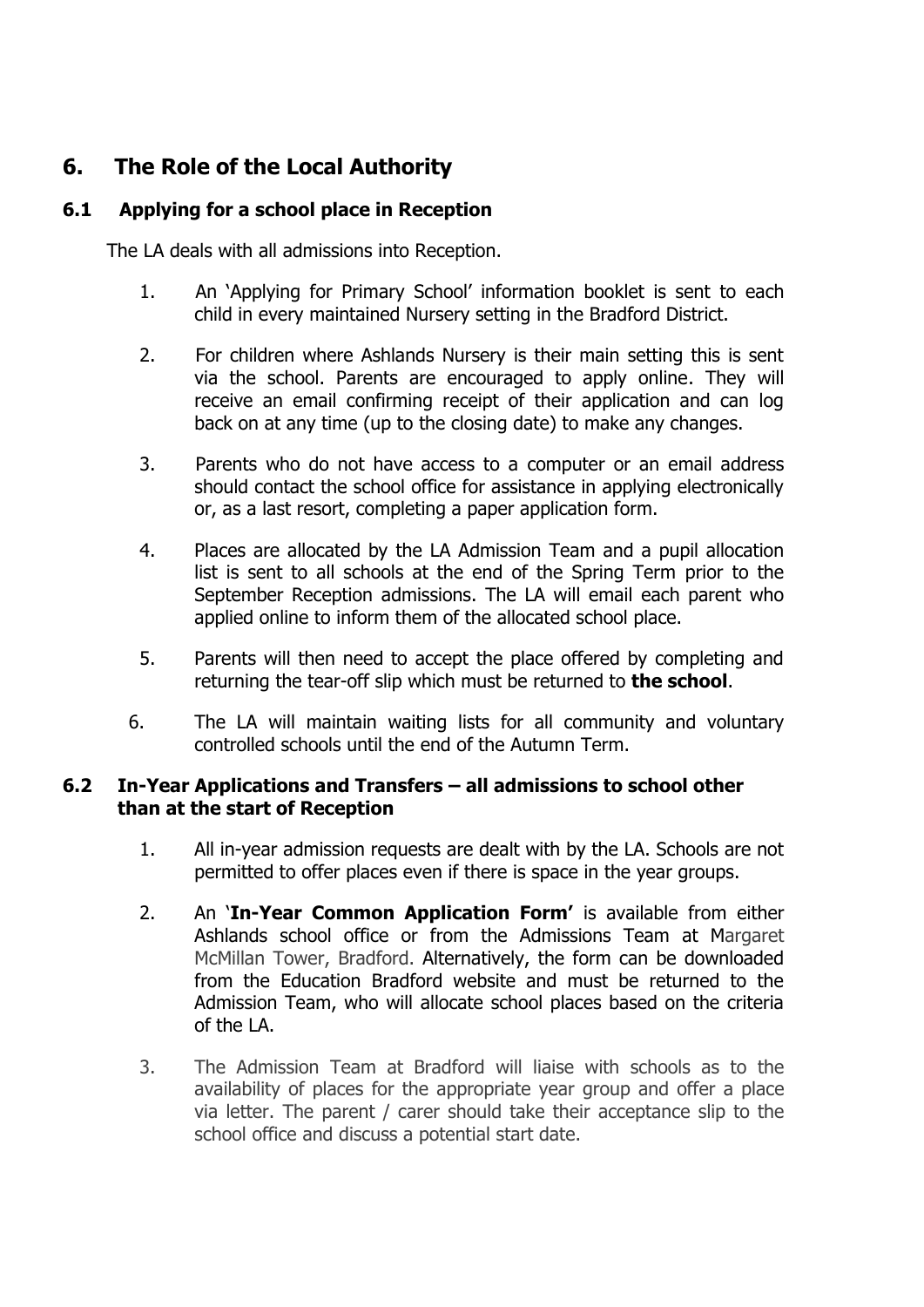### **6.3 Mid-term transfer of a pupil**

These take place sooner than the start of the next term if:

- 1. The Headteacher of the current and receiving schools agree that it is in the best interests of the pupil that the transfer takes place sooner;
- 2. The pupil has moved house to live more than three miles from the present school (pupils over eight years) and over two miles (pupils under eight years);
- 3. The pupil has been unable to transfer at the start of the term due to illness or for other reasons beyond the control of the parents;
- 4. The admission is into Reception where a place becomes available from the waiting list during the autumn term;
- 5. It has been determined that the admission of the pupil comes under the 'Fair Access Protocol';
- 6. The admission is due to a successful appeal.

Details of the LA admission procedure and Fair Access Protocol can be obtained from the Admission Team.

## **7. The Role of the School**

#### **7.1 Applying for a school place in Reception**

- 1. It is the school's responsibility to distribute the 'Applying for Primary School Guide for Parents' to all parents of children for whom Ashlands is their main provider, as per the list supplied by Bradford. These should also be given on request to any other parent.
- 2. Our Open Mornings are arranged to coincide with the distribution of the application forms and parents are actively encouraged to attend so they can exercise preference.
- 3. School will liaise with Admissions regarding the acceptance/decline of Reception places through the slips returned by parents.
- 4. The school will invite all children and their parents who have accepted a place at Ashlands into school on Transition Day which normally takes place at the end of June. At this time, the children familiarise themselves with their new class and teachers.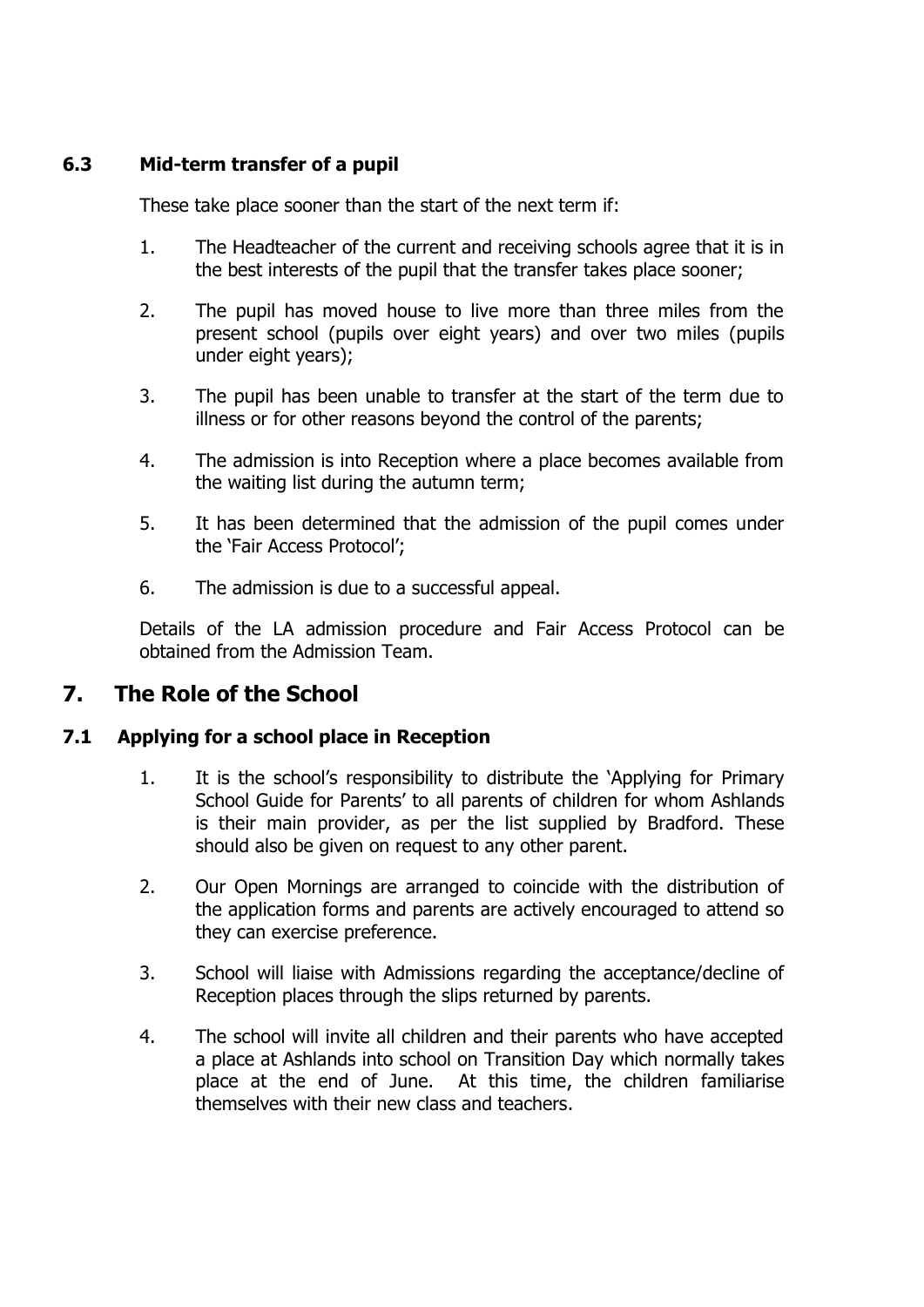### **7.2 In-Year Applications and Transfers**

- 1. The school return numbers per year group to Bradford Admissions periodically on request and in addition record children joining / leaving school via the Bradford Schools Online website
- 2. The school welcomes prospective parents and children to visit the school and are shown normally shown round by thee Headteacher by appointment if at all possible, or by another member of staff.
- 3. As part of our procedure for admission to school, new children are invited into school for a half day 'taster' session prior to the official start date. For children coming to school at the start of the next school year this 'taster' session will usually be on Transition Day. The class teacher will allocate a 'buddy' to facilitate the transition into Ashlands and help familiarise the child with the school layout and routines. Admission into school will take place quickly after this as agreed between school and parents / carers.
- 4. The school will request both electronic and paper records from the child's previous school.
- 5. After four weeks parents are invited into school to discuss with the class teacher settling in, progress and any issues that may have arisen.

#### **NOTES**

- 1. A 'looked after child' is a child who is in the care of the local authority, or being provided with accommodation by a local authority in the exercise of their social services functions (as defined in the Children Act 1989).
- 2. A 'previously looked after child' is a child who has been in 'state care' outside of England and Wales, accommodated by a public authority, a religious organisation or any other organisation the sole or main purpose of which is to benefit society and legally adopted.
- 3. The terms "siblings" refers to children who live with the same family at the same address. Children living with the same family e.g. foster children and step-sisters and brothers are also included. Cousins are not siblings.
- 4. 'Home address' refers to the child's permanent home at the date of admission. Where the child lives with split parents who have shared responsibility, it is for the parents to determine which address to use when applying for a primary school. Proof of residency may be required at any time during or after the allocation process.